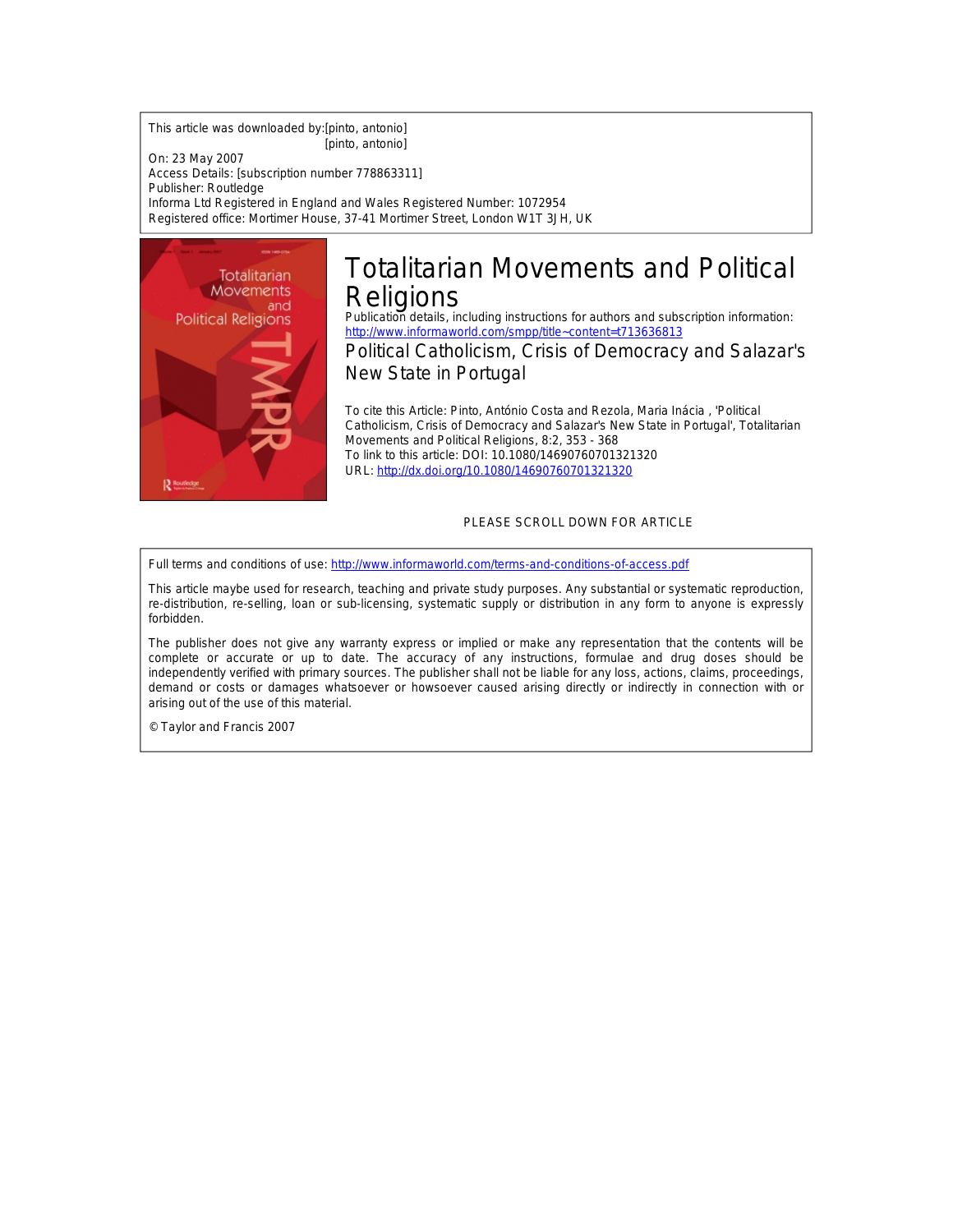## **Political Catholicism, Crisis of Democracy and Salazar's New State in Portugal**

### ANTÓNIO COSTA PINTO\* and MARIA INÁCIA REZOLA\*\*

*University of Lisbon\* New University of Lisbon\*\**

In interwar European conservative circles, António de Oliveira Salazar's New State was praised for being an example of a 'good' dictatorship: one that avoided the 'totalitarian' and 'pagan' elements of both Mussolini and Hitler. Salazar, Portugal's 'Catholic dictator', was a political product of the war of secularisation that followed the country's republican revolution in 1910. The leaders of the 1910 revolution believed that Catholicism was holding Portuguese society back; in the years that followed, the cleavage between the church and their regime was to increasingly radicalise them. Co-existing with and permeating other Catholic Southern European societies, this secularising movement, which was often linked to the difficult consolidation of democratising republicanism, became a powerful engine that drove the ideological and political conflict during the transitions from oligarchic to democratic liberalism.<sup>1</sup>

The main hypothesis of this paper is that the compromise between the Roman Catholic Church and the Portuguese state formed the basis for the institutional framework of Salazar's New State. The church was also a powerful agent against the 'fascistisation' of some of the regime's institutions, 'Catholicising' them (particularly the corporatist apparatus and the youth movement), whilst simultaneously maintaining its strong and independent Catholic Action movement.

#### **The Secularisation Cleavage and the Breakdown of Portuguese Democracy**

At the beginning of the twentieth century, Portugal was a non-industrialised country governed by a stable 'oligarchic parliamentary' system: the 'age of the masses' was inaugurated in Portugal without many of the upheavals that affected democratic regimes – either in terms of crises or overthrow – elsewhere in interwar Europe. On the eve of the twentieth century, both Portuguese state and nation coincided in conditions of cultural homogeneity: there were no national or ethno-cultural minorities, nor were there Portuguese populations in neighbouring countries; there were no religious or ethno-linguistic minorities; dialects were rare, found only in some areas near the Spanish border. Thus, historical and cultural variables that were so apparent elsewhere were either negligible or absent.<sup>2</sup>

From the beginning of the twentieth century, the republicans applied strategies of populist electoral and social mobilisation that successfully eroded the system of *caciquismo* [clientelism], upon which the monarchist *rotativismo* [rotation]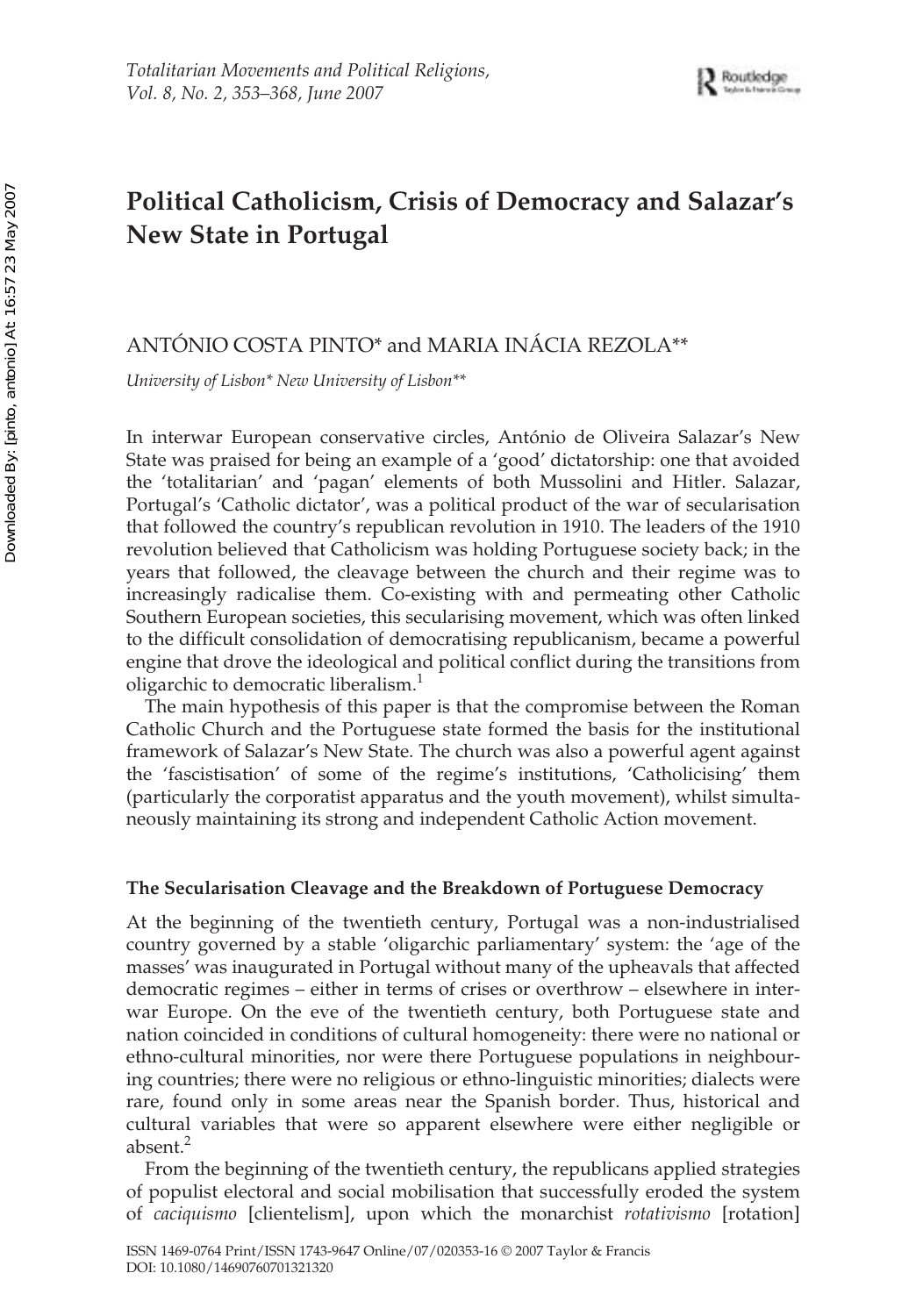system was based. The Republican Party's programme was flexible: it made successful use of nationalist and anti-clerical themes, and advocated political participation as well as the right to strike – one of the weak labour movement's demands. Portuguese society did not fully meet the economic, social and cultural requirements for the formation of a civic political culture when the republicans overthrew the monarchy and began implementing their political programme; consequently, the republican political system became what Mattei Dogan has called – in reference to Romania – a 'mimic democracy'.<sup>3</sup>

The republican elites adopted a programme of universal suffrage, anticlericalism and nationalism based upon the fight against dependence on the United Kingdom and the defence of Portugal's colonial heritage. As early as 1910, legislation for swift secularisation was passed and a strong, urban, anti-clerical movement emerged. These measures, mostly inspired by those taken five years earlier by the French Third Republic, had a profound impact on the Catholic hierarchy.4 Suffrage was not extended, however, the pretext being the pro-monarchist revolts that had broken out from bases in Spain. The Democratic Party, successor to the Republican Party after the defection of key leaders in the wake of the revolution, became the ruling party.

The establishment of a parliamentary regime, with the approval of the new republican constitution in 1911, was undertaken by a parliament dominated almost entirely by the Republican Party. Yet they still did not implement universal suffrage, arguing that rural *caciquismo* made such a move impossible. Indeed, pressure for the implementation of universal suffrage was very limited (if not nonexistent) at the 1911 constitutional assembly. Demands 'from below' were also very weak, both because of the rural world's absence from the political arena, and the anti-participatory tendencies of the urban working class's 'active minorities'. The republic also put an end to the constitutional monarchy's two-party system, and replaced it with a dominant-party, multi-party system. The Republican Party had been the first quasi-mass party during the final years of the monarchy: with the 1910 revolution, however, dissident conservative members of the party left to create the Unionist and the Evolutionist parties. However, these were never more than groups of notables.

One of republican propaganda's main themes was the call for secularisation; it is therefore unsurprising that the first political battle of the 1910 revolution was fought over religion. During the first days following the revolution, a large anticlerical movement swept through Lisbon. Several convents were closed. Religious orders, such as the Jesuits, were expelled from the country. Supporting legislation was passed: on 3 November, a law legalising divorce was introduced; a month later a new law attributed marriage an 'exclusively civil status'. Strict regulations were imposed upon religious ceremonies held without churches, and all religious rites within state institutions, such as the courts, the universities and the armed forces, were abolished.<sup>5</sup> The government's response to the church hierarchy's reaction was to forbid the reading of the latter's pastoral letter. This action led the Vatican to sever all relations with the Portuguese state: by 1912, all but one Portuguese bishop had been dismissed from their diocese.

The religious/secularisation cleavage soon became a focal point for Portuguese political life which endured, despite later attempts at reconciliation, until 1926. This cleavage resulted in the creation of a new Catholic movement, the *Centro Católico* [Catholic Centre], which had close links to the church hierarchy and which also displayed some authoritarian tendencies. The *Centro Católico*'s social-Catholicism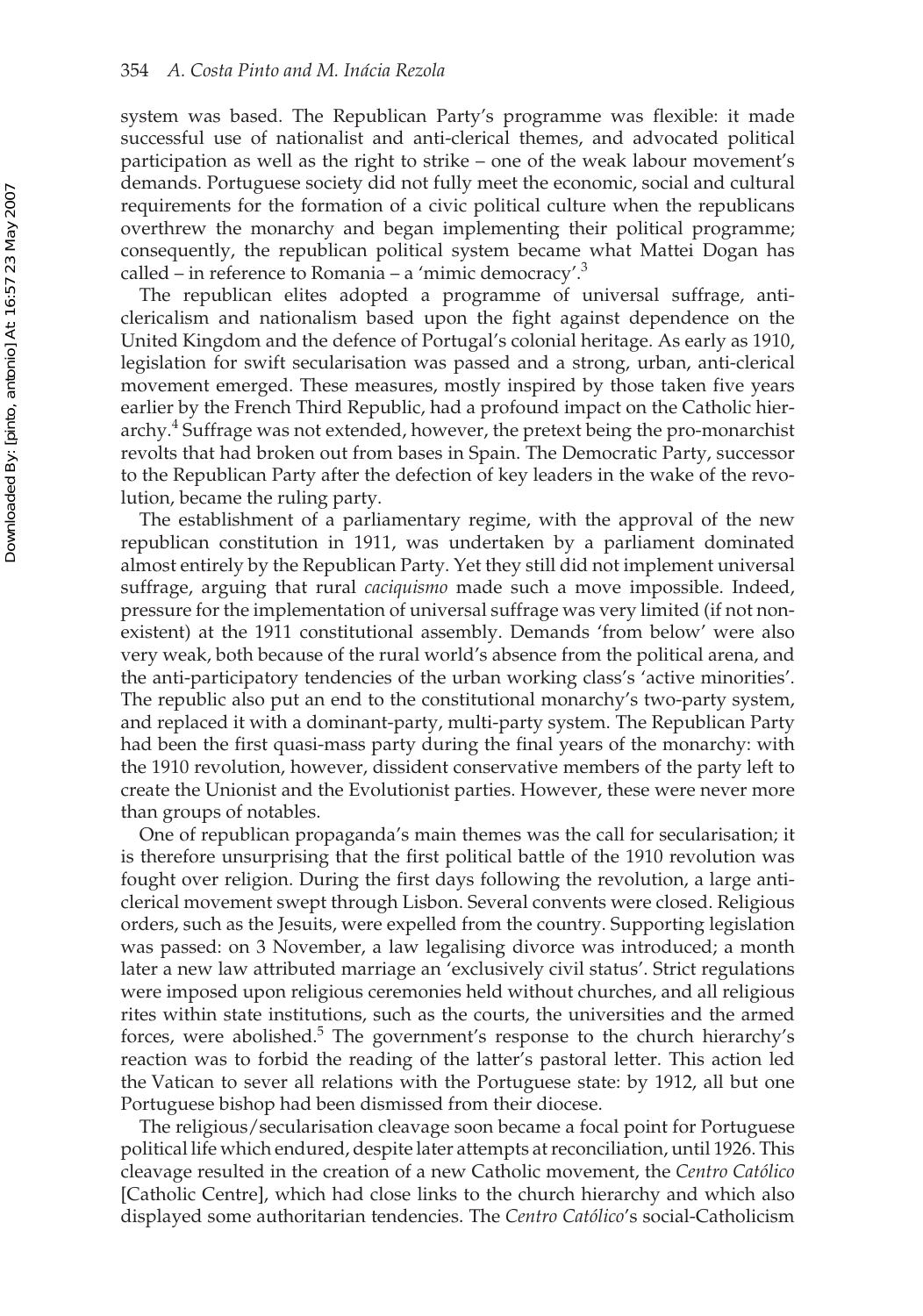was soon to become a corporatist, authoritarian alternative to liberal republicanism, demonstrated by its support for Sidónio Pais' dictatorship in 1917.<sup>6</sup> Largely dependent upon the church hierarchy, and having the recuperation of the church's lost rights as part of its political programme, political Catholicism occupied an elitist space as a consequence of the nature of the republican political system and the absence of universal suffrage.<sup>7</sup> The second cleavage of this period was expressed in the resistance to the regime of a small, but relatively strong, nucleus of monarchists who were unconnected with the liberal parties that had been dissolved in 1910. In 1911 and 1912, two pro-monarchist incursions, led by Paiva Couceiro – a former cavalry officer with ceasarist leanings who had led Portugal's campaigns to occupy its African colonies at the turn of the century – were launched from Galicia in Spain. Couceiro's followers included a number of young men who, upon their return from exile in 1914, were to form *Integralismo Lusitano* [Lusitanian Integralism], a movement based on the same Maurrasian ideology as that which guided *Action Française* (AF).

The first political manifestation of fascism to emerge in Portugal was associated with this part of the radical right during the 1920s, a faction closer to reactionary royalism. Rolão Preto was the pioneer of Portuguese fascism: as leader of Integralismo's 'social' section he formed a syndicalist party section and founded the newspaper *Revolução* [*Revolution*] (1922–23). Nevertheless, the rise of fascism in interwar Portugal was characterised both by its early adoption of the Italian fascist model and its weak and fragmented political expression.

Although the interwar crisis produced other movements that were not influenced by Integralismo, the movement's ability to present a new, reactionary ideological package was decisive. Despite the obvious foreign influences, this was legitimate in the Portuguese cultural context. Integralismo's ideological vigour and its capacity to permeate the elites thus conditioned fascist development and penetration in Portugal. As a Portuguese sociologist has commented: 'At a time when Italian Fascist and Nazi models assumed 'world-historical' importance, those most predisposed to learn from and emulate them were all grounded in the teachings and intellectual style of Integralism'.<sup>8</sup> Indeed, almost all attempts to establish fascist parties – the last and most successful of which was National Syndicalism – were shaped by Integralismo.

Integralism established durable foundations for a new, reactionary nationalism in Portugal: it reinvented the 'tradition' of an 'organic' and corporatist society based upon the conception of a medieval Portugal that had been destroyed by 'imported' nineteenth-century liberalism. The idea of universal suffrage was replaced by a vision of the corporatist representation of the family, the city and town councils, as well as the professions. Parliament was rejected in favour of an advisory national assembly representing the nation's *forças vivas* [economic and social forces]. In response to the liberal state's centralisation, destruction of local community life and uncontrolled urbanisation, Integralismo advocated an anti-cosmopolitan and bucolic decentralisation that would allow an 'eminently agricultural country to fulfil its historical mission'. Corporatist representation thus became the antidote to a liberal economy and the 'disastrous agitation of class struggle'.<sup>9</sup>

Although it underwent fascist-leaning changes in the interwar period, the ideology of Integralismo's founders remained traditionally anti-liberal. Its 'historical' nationalism was the expression of a rural reaction to industrialisation. Socialism and communism were seen as variants of liberalism and democracy, undeserving of great attention. Masonry and anti-clerical (or Jacobin) republican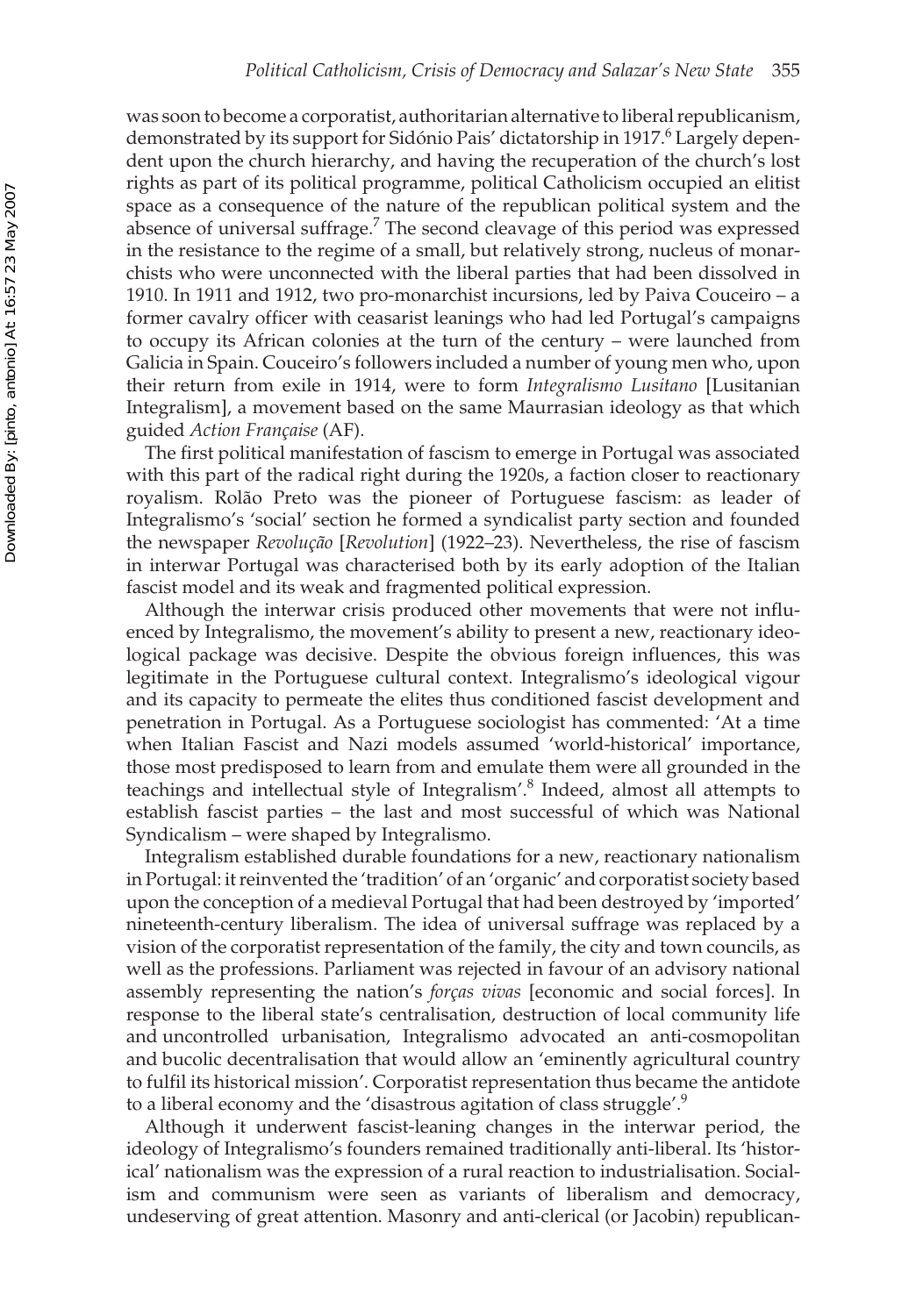ism remained its great enemies, although a new generation of young, Sorelian Integralists emerged which was to 'postpone' the republic–monarchy cleavage. Organisations such as the Nuno Álvares Crusade testify to this: it united Sidonistas, Catholics, Integralists and fascists. The Integralists also received significant support from members of the armed forces, who played an important anti-democratic role in some conspiratorial groups.

Unlike the *Centro Católico*, which was linked to the church hierarchy and therefore more cautious, the Integralists played a key role in conspiratorial and propaganda activities. An important sector of the civilian radical right had lent support to the 1926 coup, while conservative republican leaders also emerged to join the small and elitist extreme right-wing groups that supported military intervention and formed factions within the armed forces. Francisco Cunha Leal, a leader of the Nationalist Party, was one such leader. Leal had been calling for military intervention since 1923, and negotiated a *post facto* political arrangement with parts of the military. These groups were instrumental in giving the military a political programme that transcended the mere call for 'order in the streets and in the government'. Yet military intervention in republican politics predated the interwar period, as did persistent factionalism in the ranks of the military. The main difference between the pre-war interventions and the 1926 coup lies in three factors: the proliferation of corporate tensions within the army as an institution; increasing tensions of the same kind within the government; and the growing unity of the military in its political interventions.

Sidónio's assassination and the return of the liberal regime threw a good number of these officers into the orbit of the radical right. The failure of the 1919 monarchist uprising sounded the death-knell for further restorationist revolts, and the Integralists began to back all right-wing military candidates campaigning for the overthrow of the republic. Integralists acted as the 'civilian link' in a number of coup attempts, including that of 18 April 1925. Widespread civilian participation in that attempted coup enabled contacts with the more radical lieutenants and with Manuel Gomes da Costa – the maverick general who led the 1926 uprising – to be consolidated. As he marched to Lisbon from Braga, in the north of the country, Gomes da Costa negotiated his new powers with conservative republicans headed by Admiral Mendes Cabeçadas. There was little military resistance to the coup; civilian mobilisation was similarly absent. The legacy of the parliamentary republic, and the outcome of its legitimacy crisis, led to the establishment of an unstable military dictatorship.

Although the Integralists played an important role in the first phase of this dictatorship, the new political situation divided them. On one hand, a large proportion of the youth sector and some military men supported fascism; on the other hand, the hardliners within Integralismo's central junta remained faithful to the monarchy, and supported projects seeking to install a new and radically antiliberal corporatist order. This latter group viewed both Salazar's subsequent rise to power and the hybrid political institutions he created with suspicion. A good part withdrew into the various fascist oriented organisations, later forming the core of *Movimento Nacional-Sindicalista* [National Syndicalist Movement, MNS] in 1932; however, many of those belonging to Integralismo's so-called 'second generation', including Marcello Caetano (Salazar's eventual successor in the late 1960s), supported Salazar.

Yet the secularisation cleavage was perhaps the most important of those created by the First Republic. Even in cultural terms, Portugal was a good example of how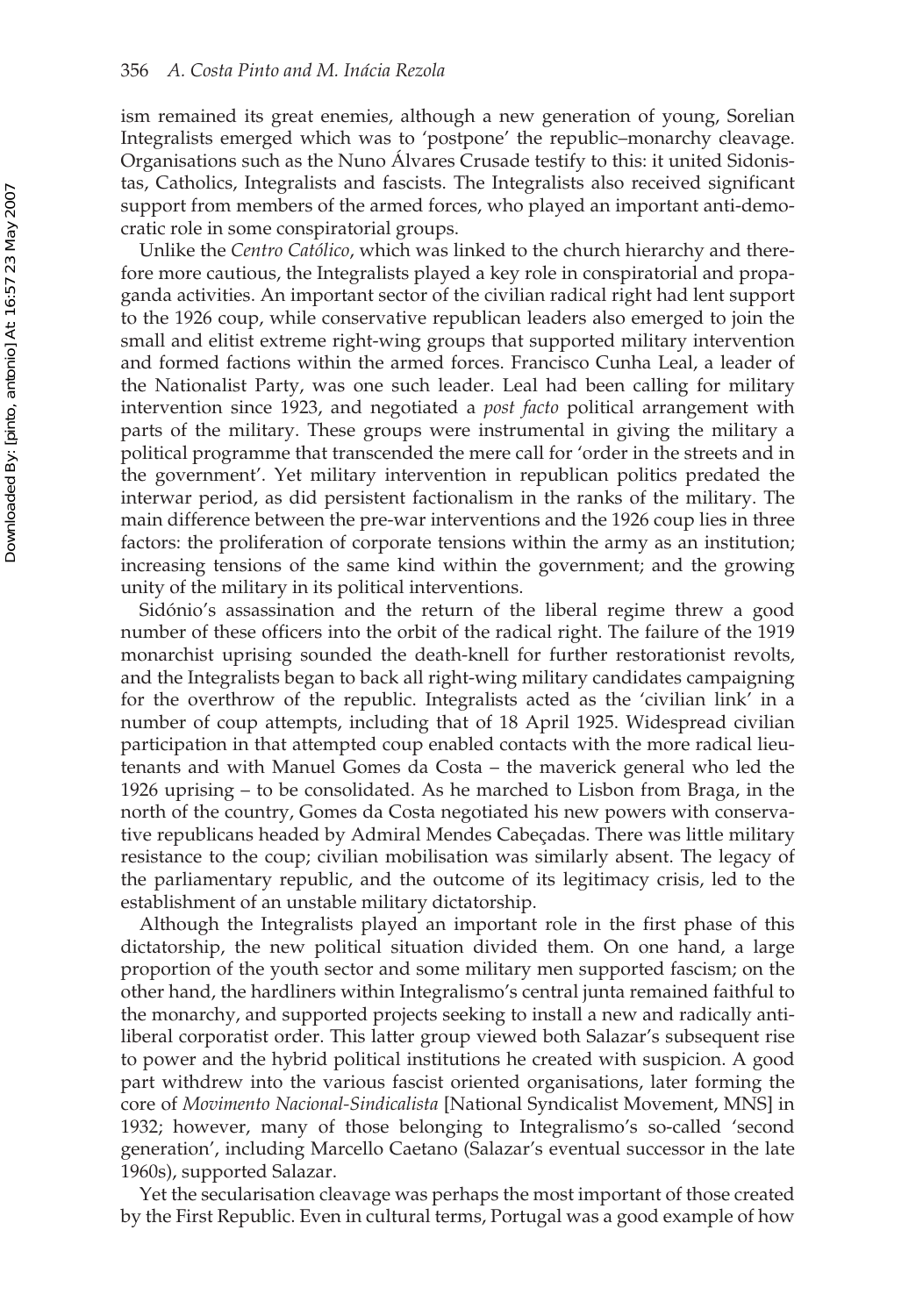there is little space for the emergence of a 'fascist intelligentsia' when 'the hostile response to modern society and the concomitant rejection of liberalism and democratisation remain embedded in traditional religious forms, and reactionary or conservative politics is linked to the defence of the position of the church'.<sup>10</sup> The Church and the *Centro Católico* thus constituted a powerful obstacle to the 'fascistisation' of academic and intellectual elites, occupying a key political space in the anti-democratic reaction. Another important cleavage was that of the regime. Indeed, it was the 'regime question' that broke the understanding between Integralists and social-Catholics, both of whom were defenders of authoritarian corporatism as an alternative to liberalism.

#### **Salazar, Fascism and the Centro Católico**

The coup of 28 May 1926 was, as expected, welcomed by both the church hierarchy and the Portuguese Catholic Church. However, the military dictatorship did not simply restore the situation that existed prior to 5 October 1910. Nevertheless, goodwill signs were apparent: confiscated property was restored to the church; religious education was reintroduced; previously expelled religious orders were allowed to return; the state signed the 1928 Missionary Agreement; and the Sacred Heart of Our Lady was rededicated. Both the church and ordinary Catholics were to become the first and most visible of the military dictatorship's supporters.

Confrontation with republican radicalism was proof of the need for Catholic unity: the dictatorship offered the conditions for this to become a reality. Catholic unity and obedience was the dominant message in the pastoral letter issued by Portuguese bishops in  $1930$ .<sup>11</sup> This missive advocated the creation of a 'disciplined and strong army' that was ready to engage in 'the Lord's battles', whilst also calling for the church to be united and disciplined. This was a new strategic conception, one that was translated into the spirit of crusade developed and amplified in the most diverse demonstrations in the following decades.

The Catholics invested enormous hope in the new order. António Salazar, the leader of the government, had begun his career in the church's politicised party and was a noted Catholic and personal friend of the Cardinal-Patriarch. For many, Salazar's rise was providential and offered Catholics and the Church sufficient guarantees of respect, protection and freedom of action: his presence signified the end of persecutions and spoliations, and offered the possibility for the restoration of the church's former prestige and influence.

The son of a modest, rural family from Vimieiro, a village in central Portugal, Salazar had a traditional Catholic upbringing and completed most of his intellectual and political education before the First World War. He attended a seminary, but abandoned the ecclesiastical path on the eve of the fall of the monarchy and instead studied law at the University of Coimbra. A reserved and brilliant student, he led the best-known Catholic student organisation in Coimbra, the *Centro Académico de Democracia Cristã* [Christian Democratic Academic Centre, CADC]. His important friendship with the future Cardinal-Patriarch of Lisbon, Manuel Cerejeira, also dates from this period. He pursued a university career as a professor of economic law, and his only political activity during the liberal republic (1910–26) took place within the strict limits of the social-Catholic movement. He was one of the leaders of *Centro Católico*, and as such, was elected a parliamentary deputy in the 1921 elections. With the early dissolution of this parliament in July 1921, Salazar left Lisbon and returned to academic life and a more discrete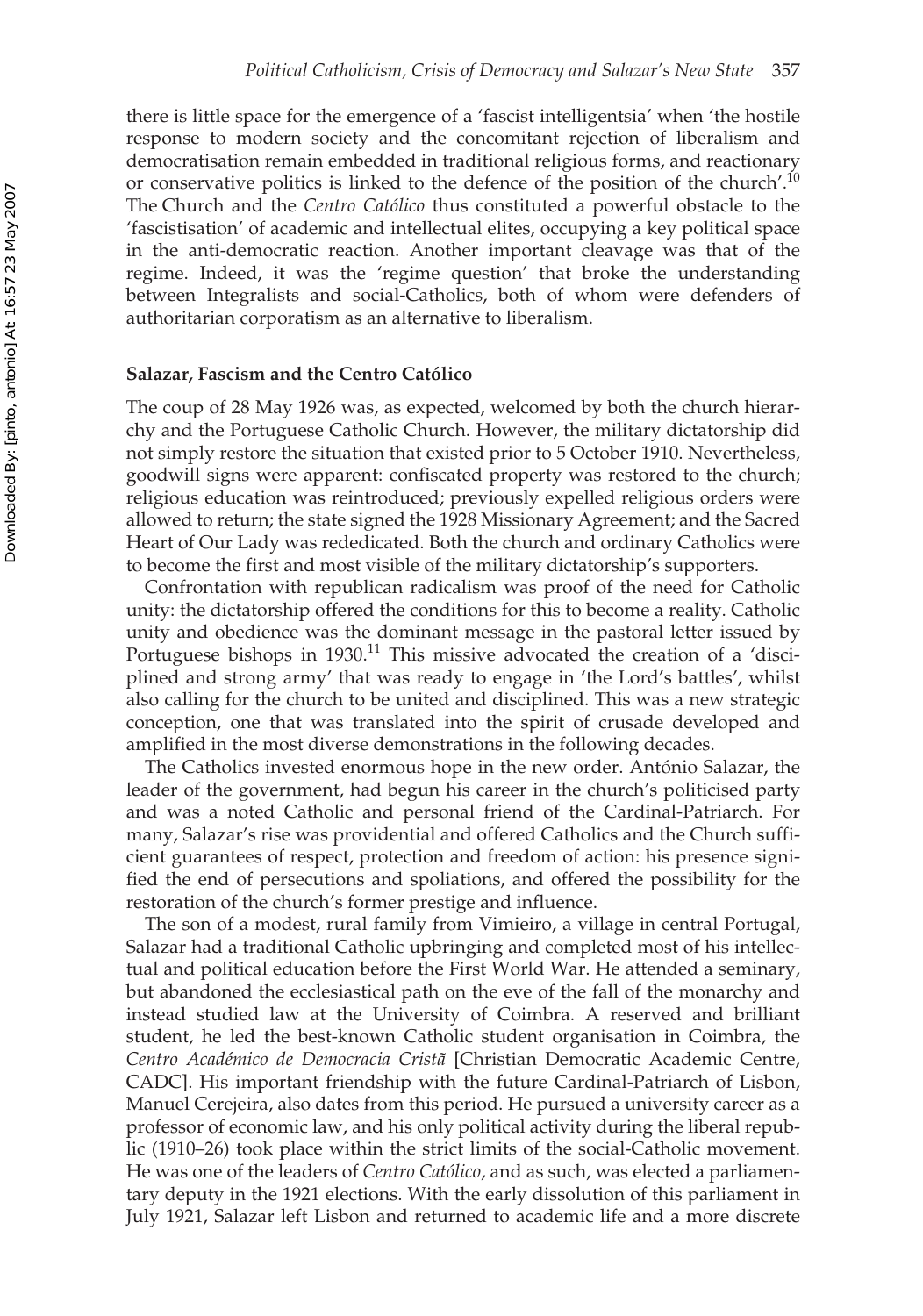involvement in Catholic political circles. Nevertheless, he accepted every opportunity to reaffirm his position as the country's leading specialist in finances, which eventually resulted in an invitation to join the first cabinet following the 1926 military coup; however, noting that the political situation remained highly unstable, Salazar declined the invitation. Two years later he was asked again and this time he accepted, but only on condition that he received substantial powers over the other ministries in order to resolve the dictatorship's budgetary crisis.

The image Salazar cultivated was that of a reserved, puritanical and provincial dictator; it was an image that held sway until his death, and one that he never attempted to change. As a young Catholic militant he left Portugal only once, to take part in a Catholic congress in Belgium. Similarly, after taking power, he made a single trip to Spain in order to meet with Franco. He ruled over a colonial empire but never visited a single colony during the 36 years of his rule; yet it would be a mistake to assume that his provincialism reflected a lack of political culture. Salazar was an 'academic' dictator who followed international politics and ideas of the times very closely. He was ideologically and culturally traditional, anti-liberal, Catholic and integralist in the context of secularisation and accelerated modernisation. He was also ultra-conservative, in the most literal sense of the term; he steadfastly defended his rejection of democracy, favouring an 'organic' vision of society based on traditional, Catholic foundations. In short, as the nation's leader, he was aware of the inevitability of modernisation, but also acutely aware of the threat it represented.

The systematic, cartesian nature of his speeches provides a good indication of his political thought. He always addressed the elite, never succumbing to populist mass appeals, and as an economist he had clear ideas about the management of a state's balance sheet. Portugal's dictator rejected the fascist model of charismatic leadership for ideological and political reasons, not out of pragmatism; he rejected it even more because of the nature of Portuguese society, the structure of which was not unlike that of societies subjected to a more fascist type of populism. As a 'strong' dictator, he rarely decentralised decisions, and he relied on a docile administration.

Paradoxically, it was the military dictatorship that facilitated the organisation of a fascist movement in Portugal, and which enabled it to come close to achieving power. As in the other processes of transition to authoritarianism that took place during the 1930s, one of the main challenges facing the institutionalisation of the New State from above came from below and from the right. In 1932, a wellknown member of Portugal's radical right succeeded in unifying many of his peers within a clearly fascist organisation. Rolão Preto was to become the charismatic leader of the MNS and, consequently, one of Salazar's main rivals at the beginning of the 1930s.<sup>12</sup>

Fascism arose in Portugal towards the end of the 1920s, and attempted to cut across the right-wing political spectrum: numerous young military officers with influence in the barracks gave Preto their support. Portuguese fascism also inherited the small militias that had been hurriedly established by the military 'barons', and began to mobilise sections of the working class in the context of an unstable dictatorship already dominated by a Catholic 'financial dictator'. As an organised movement, MNS was a latecomer attempting to pose as an alternative to Salazar's authoritarian order.

To be sure, Preto was very different from Salazar: not only in terms of personality, but also in terms of social origins and political career. Preto was the youngest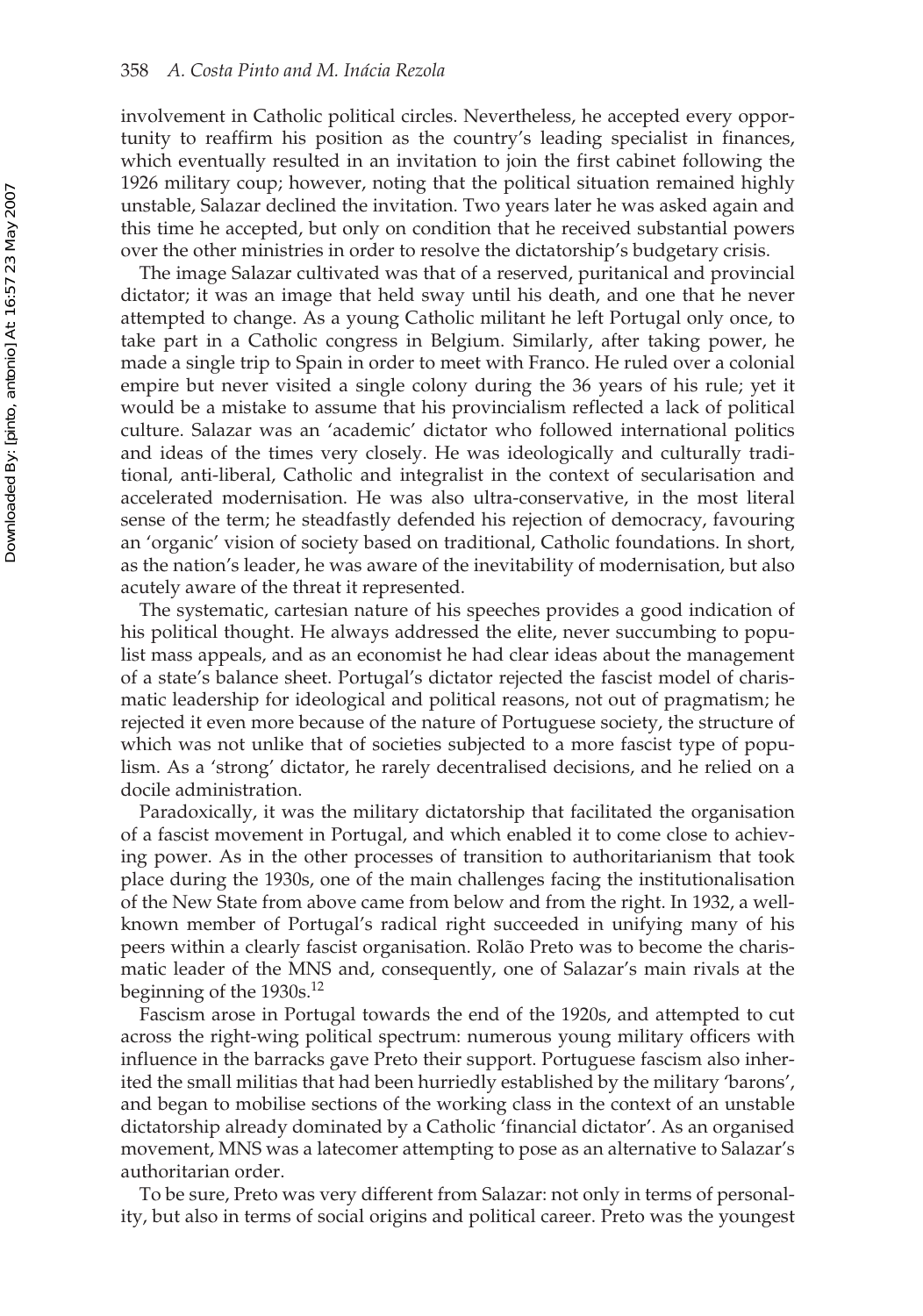of Integralism's founders; born in central Portugal in 1896, he was only seventeen years old when he became managing editor of Integralismo's first publication – one of many to be established by the Portuguese emigrant students in France and Belgium influenced by Action Française. Although they were from different generations, Preto always acknowledged his debt to the two writers who most inspired him: Georges Sorel and Georges Valois. As he was to confirm in later years, the former was his great master: 'he was the one who did perhaps everything'.<sup>13</sup> During the 1920s, however, it was Valois – the pro-fascist Action Française dissident – who was to become Preto's main reference. Having returned to Portugal on the eve of the Sidónio coup, Preto lost no time in consolidating his responsibility for Integralism's 'social' areas. Longer exile and the adventure of war enabled Integralismo's youngest leader to forge close links with French intellectual pro-fascism and, in a rare—perhaps even unique—case for any of Integralismo's founders, with the Italian pre-fascism of Corradini and the *Idea Nazionale* [National Idea].

Unusually, Preto and the other fascists were able to peacefully co-exist within the Integralist family. This was largely due to the weakness of Integralismo as a political organisation and its abandonment, following the death of the movement's young leader and chief ideologue, António Sardinha in 1925, of its belief in the restoration of the monarchy as its principal goal. With the victorious military coup of 1926, Preto was raised to new political heights; during the brief leadership of General Gomes da Costa in June 1926, Preto attempted to create a militia organisation that, in association with junior military officers, would support the new regime. It was during this time that Preto came closest to exercising real political power, standing, as he did, in the shadow of the old general. Following Gomes da Costa's overthrow in a palace coup in July of that same year, the most radical wing of the Integralist family gambled upon the establishment of a fascist party through which the military dictatorship would be controlled.

The first steps towards the organisation of MNS took place during the summer of 1932. By the end of that year it had been fully established, although, for tactical reasons, its leaders denied this. The organisational model adopted by the movement was similar to that adopted by many other European fascist parties; Preto had closely studied the structure of several of these parties, including the early fascist movement in Italy, Valois's Faisceau in France and the Spanish JONS.<sup>14</sup>

The hierarchy of the Catholic Church and the Catholic Centre – key political elements within the dictatorship from the overthrow of Gomes da Costa onwards – was an important obstacle to fascist development. Although they shared part of the Integralist programme, differences between Catholics and Integralists during the interwar period developed into open animosity between the two groups. The church began to criticise the fascist and Integralist doctrines developed during the 1920s, and after the 1926 coup, Portuguese Catholicism increased pressures against militia-style parties that promoted an 'exaggerated nationalism'.<sup>15</sup> For the church ultimately feared that power holders, and the military in particular, might support the fascists. When the MNS announced the creation of a nationalist student organisation that included 'monarchists, republicans, Catholics and atheists', the official church paper, *Novidades* [*New*], responded by stating that 'only a nationalism that professes statism, and which seeks to replace religious faith with a socio-political mysticism, can include Catholics and atheists – both bowing before a new god: the divine state'. Tellingly, the article concluded that 'no true Catholic can accept this'.<sup>16</sup> From the autumn of 1932 onwards, these attacks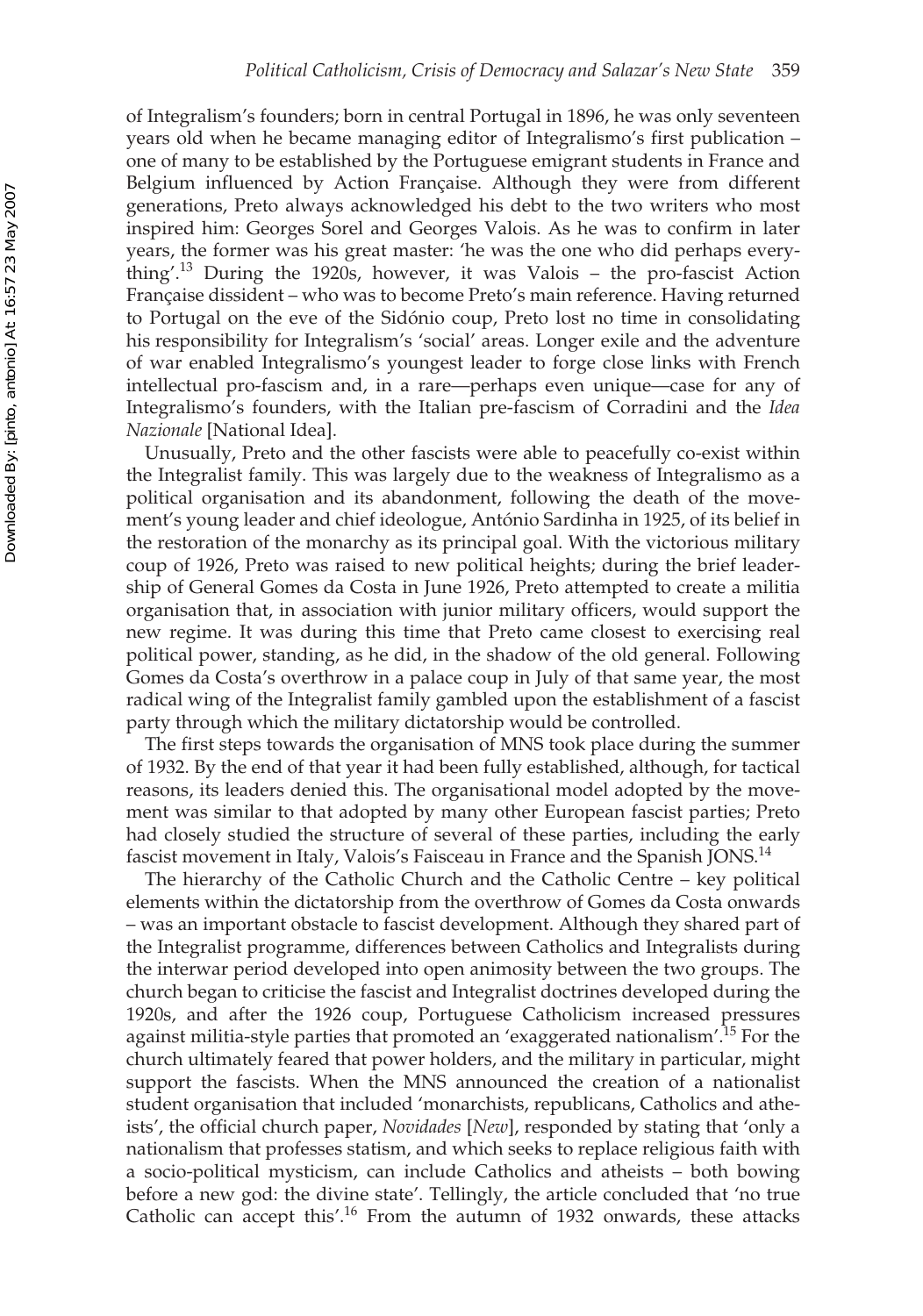increased in number and intensity; National Syndicalist positions were denounced as anti-Catholic for exacerbating old quarrels between the church, Action Française and Italian Fascism.<sup>17</sup> The official Church press condemned these movements for promoting a 'pagan and agnostic nationalism', a heresy that slighted 'eternal truths in order to revere a deified state'.<sup>18</sup>

Fascist leaders deliberately ignored their critics and continued to proclaim their loyalty to Catholicism. Some branches in the north, where many Integralist parish priests were also active as local MNS leaders, reacted strongly. Yet *Novidades*insisted on reasserting its criticism of 'political syndicalism', denying that MNS had any Christian traits: on the contrary, it was 'influenced by an excess of nationalism and practical secularism, a fact that has earned similar movements in other countries the condemnation of the church'. The only solution was for fascism to 'Christianise itself and become part of the social-Catholic movement for which the known, confirmed and practised forces of truth and justice constitute the only instruments capable of defending societies threatened by revolutionary violence'.19

The church hierarchy also cooperated with local authorities against MNS, particularly in attempting to isolate areas where the party was politically powerful within municipal councils. Meanwhile, the church supported the consolidation of authoritarian rule, and was content to see the regime adopt Catholic principles in its activities, ideology and symbolism.

Salazar maintained a prudent distance between himself and MNS, and lost no opportunity to emphasise the differences between his views and those of Preto and his followers. He condemned the appeal of totalitarianism, a doctrine that 'tends towards a pagan Caesarism, and which will lead to a "New State" that does not know the limits of moral or judicial order'.20 While Preto's supporters were in Braga on 26 May 1933, where they were commemorating the anniversary of the 1926 coup by holding military-style parades, Salazar was denouncing their 'feverish, excited discontent … [as when] faced with the impossible, continue to shout: more!, more!'<sup>21</sup> The following September, Salazar decided to act: the regime offered to officially recognise MNS, but on condition that Preto and his lieutenants were removed from their positions of leadership. This officially backed schism ultimately failed, as those who had been tempted by Salazar's offer failed in their attempt to remove Preto. Since his relationship with several important military leaders remained tense – and given that he remained dependent upon the president's support – Salazar avoided any direct confrontation. It was not until the following year that he felt confident enough to ban MNS and force its leaders – Preto and Alberto Monsaraz – into exile in Spain.

In September 1935, MNS, in alliance with several other groups opposed to Salazar, rose up in an ultimately unsuccessful coup against the regime. This failure marked the end of organised fascism in Portugal, with many former National Syndicalists joining the regime, especially following the outbreak of the Spanish Civil War in 1936, when Salazarism adopted a certain fascist choreography. Nevertheless, this process of integrating former fascists into Salazar's New State was deliberately weak, and bore all the hallmarks of the regime elite's bureaucratic caution.

#### **'Catholicising Institutions'**

Corporatism was one of the fundamentals of the Salazarist new order: it was written into the constitution and given a central role in determining institutional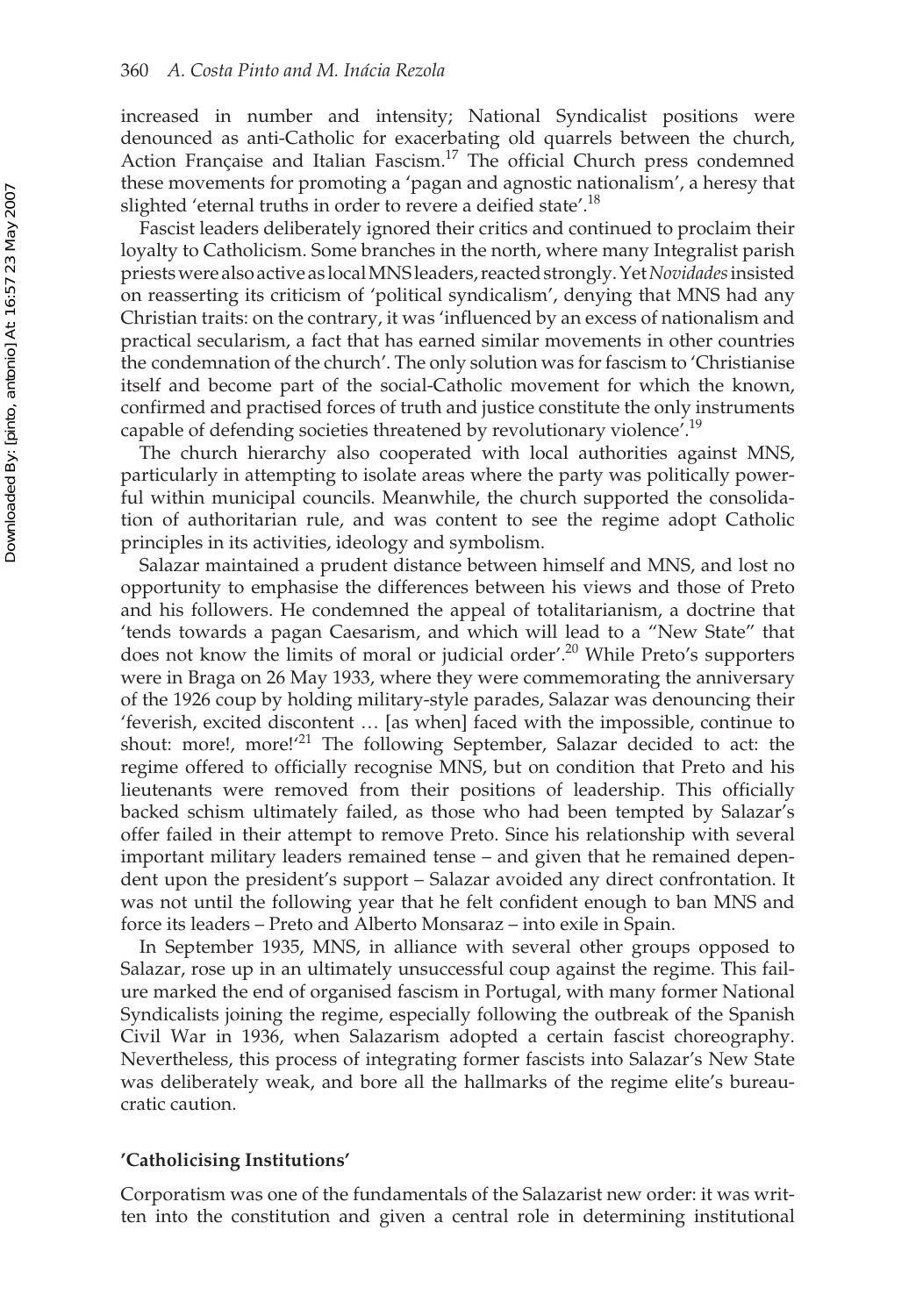structures, ideology, relations with 'organised interests' and the state's economic policy. Corporatism, however, is not specific to fascism; generally speaking, the term has covered a wide ideological spectrum within the authoritarian right since the beginning of the twentieth century. Corporatism was also a key legitimating element for authoritarian regimes in Austria, Spain, Vichy France and Portugal.

However, if corporatism was one of the fundamentals of the Salazarist new order, Salazar did not give the corporatist sector a monopoly on representation, despite pressures from the radical right to do so. Elections were held, but the Corporatist Chamber retained merely consultative status in a powerless National Assembly. The Portuguese corporatist edifice was thus never completed: its influence on economic policy or its capacity to act as a buffer against social conflict, however, are worthy of detailed study. Although no corporations were created to represent the 'organic elements of the nation' in the Corporatist Chamber, no intermediate organisations emerged either. The distance between constituencies and members of the chamber was maintained. Consequently, procurators were chosen by the Corporatist Council, which consisted of Salazar and the ministers and secretaries of state for the sectors involved (such as the Ministry of Economy).

The lynchpin of the corporatist structure was the 1933 *Estatuto do Trabalho Nacional* [National Labour Statute, ETN], along with the 'industrial conditioning' law. The ETN was largely based on the Italian Fascist *Carta del Lavoro* [Labour Charter], although naturally tempered by the New State's strong Catholic leanings. The statute, approved in September 1933, sought to establish a synthesis between the Italian model and the ideals of social-Catholicism. The founder of the Portuguese corporatist system, Pedro Teotónio Pereira, was a friend of Salazar's. He was also a former Integralist who united young radical right-wingers as well as social-Catholic civil servants within his department (he was Secretary of State for Corporations). Unsurprisingly, Rolão Preto's fascists were explicitly excluded from the enterprise.

From the 1930s on, the official version of Portuguese history was rigidly codified. History was revised and relative pluralism eliminated, pursuant to the slogan: 'Everything for the nation; nothing against the nation'. As early as 1932, the Minister of Education drew up a new policy that greatly strengthened 'the family as a social cell', 'faith, as an element of national unity and solidarity' and 'authority' and 'respect for the hierarchy' as 'principles of the social life'. The Salazarist reform of the school system was an example of the church's victory. The school system and the youth organisations had been a classic theme of tension between the Christian churches and fascism. Yet, in the Portuguese case, the dictator opted for the systematic Catholicisation of the school and state organisations, leaving the development of their autonomous organisations to the Catholic Church. Tensions, consequently, were very weak. The New State was obsessive about education. At issue was the primarily ideological reorganisation of what had been the pride of the liberal republican elites: the secular, state-run school – particularly the primary school. The Salazarist ideology contained in the phrase, 'God, nation, family, work', shaped teachers' lives to no small degree. The values of acceptance and obedience, as well as the concept of a society free from factional politics, dominated primary-school teaching. Indeed, Catholicisation was an official project that affected everything from classroom decorations to mandatory school textbooks to school rituals.

The official youth organisations were another area of dispute between nascent authoritarian regimes and the churches.22 *Mocidade Portuguesa* [Portuguese Youth,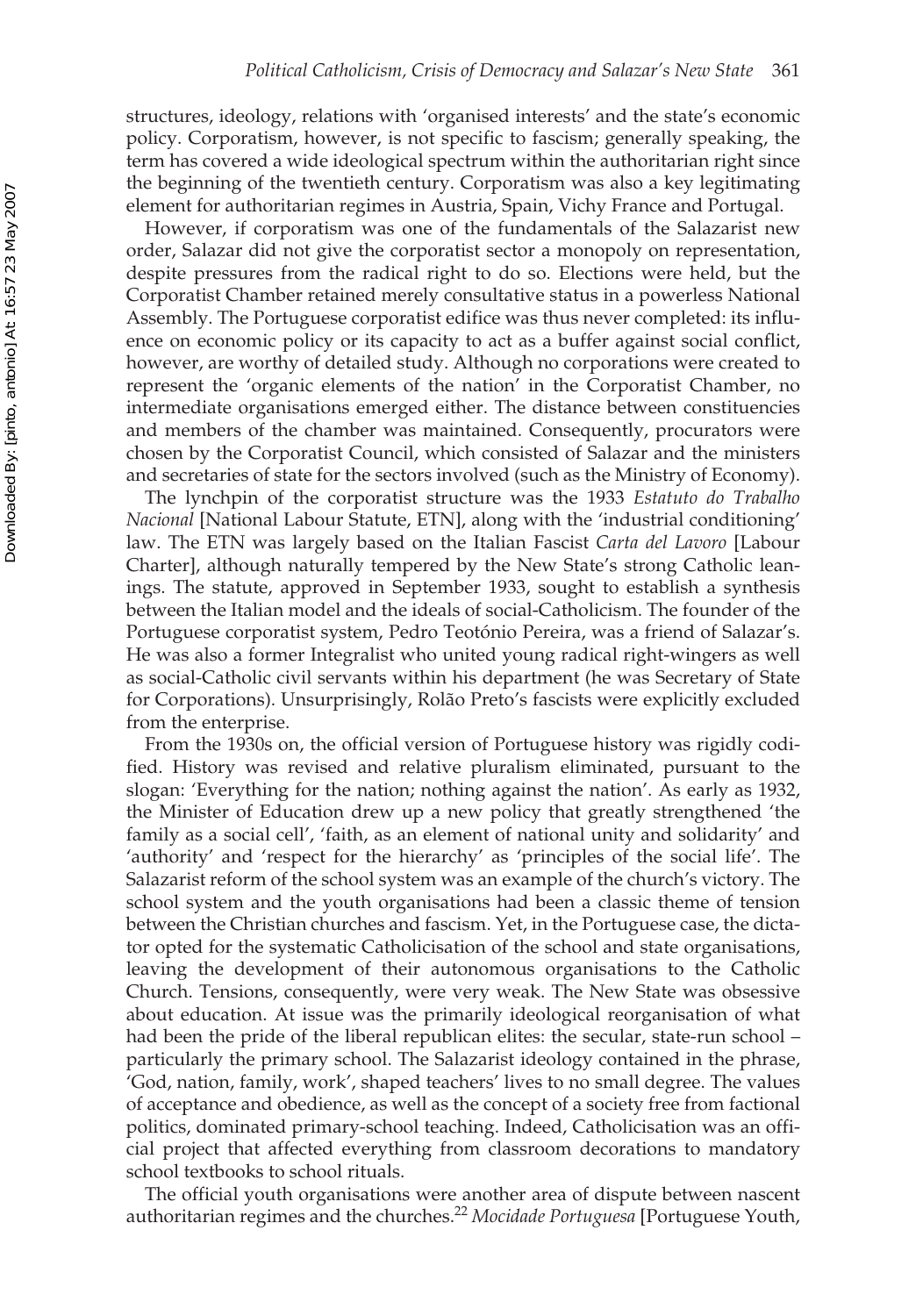MP] was created in the middle of 1936. Membership was obligatory: it was presented as a 'national and pre-military' organisation destined to stimulate 'integral development' of the young, in terms of 'physical capability', 'character formation' and 'devotion to the motherland', placing them 'in conditions to be able to efficaciously provide for its defence'.<sup>23</sup> The first two years of its existence were apparently peaceful. Nevertheless, the Church reacted in 1938, when the then Minister of Education, Carneiro Pacheco, revealed his intention to dissolve the *Corpo Nacional de Escuteiros* [National Corps of Scouts]. In his opinion, the Scouts' mission seemed to coincide with that of *Mocidade Portuguesa* in many respects. The Cardinal-Patriarch himself argued for the Scouts' independence and autonomy. In a strongly worded letter to Pacheco, Cardinal Cerejeira made both his disagreement and incomprehension patently clear: how could it be possible to consider the Scouts to be a rival or 'obstacle' to the 'development and efficiency of Mocidade Portuguesa' while membership of the state organisation was obligatory? Moreover, Cerejeira wrote, its functions are not coincident and 'to have the Scouts spontaneously dissolve', it would be necessary for Mocidade Portuguesa to say to their Catholic affiliates that 'it is not yet enough in any measure to justify the sacrifice. I am not saying that after this they must disappear; I am saying that they must not disappear'.<sup>24</sup>

The Cardinal did not disguise the fact that the church and its ancillary organisations held certain fears about the regime's totalitarian inclinations. These fears were not wholly without foundation: the fascist tendencies of Carneiro Pacheco and Francisco José Nobre Guedes, *Mocidade Portuguesa*'s pro-German National Commissioner, were well known. In a speech to a Hitler Youth delegation on 5 March 1938, Carneiro Pacheco did not hesitate to compare *Mocidade Portuguesa* with the Nazi and Fascist youth organisations.<sup>25</sup> If, on remodelling the Ministry of Education, Carneiro Pacheco wished to impose the requirement for each school to display a crucifix, he nevertheless hoped that *Mocidade Portuguesa* would be the only youth organisation, a consideration that made clear his intention for education to be integrally controlled by the state. Still, this episode resulted in a victory for the church. Not only did the Scouts not dissolve, they managed to remain active despite both the existence and rivalry of *Mocidade Portuguesa*. Moreover, the church's demand that *Mocidade Portuguesa*'s members receive moral and religious instruction was met in 1939. In September of that year, the position of the director for *Mocidade Portuguesa*'s moral education services was created and filled by Father Manuel Rocha, a former Louvain youth, a stubborn defender of Catholic syndicalism and of the church's social doctrine, and an important promoter of Catholic Action's workers' organisations.

#### **The Catholic Church and Salazarism**

Curiously, the pressures that led the *Centro Católico* to cease its activities and dissolve itself emerged – at least initially – from the heart of the church itself. This reflected the reality of the new relationship existing between church and state, and the confidence with which the former considered the emergence of the new regime and its proposals. Additionally, this anticipation of government moves to abolish the *Centro Católico* also reflected the church's own view of its mission in the new political situation. The process of reorganisation saw the creation of new structures and organisations that would confirm and indoctrinate the faithful; in effect, this guaranteed that the situation offered to the Catholic world resulted in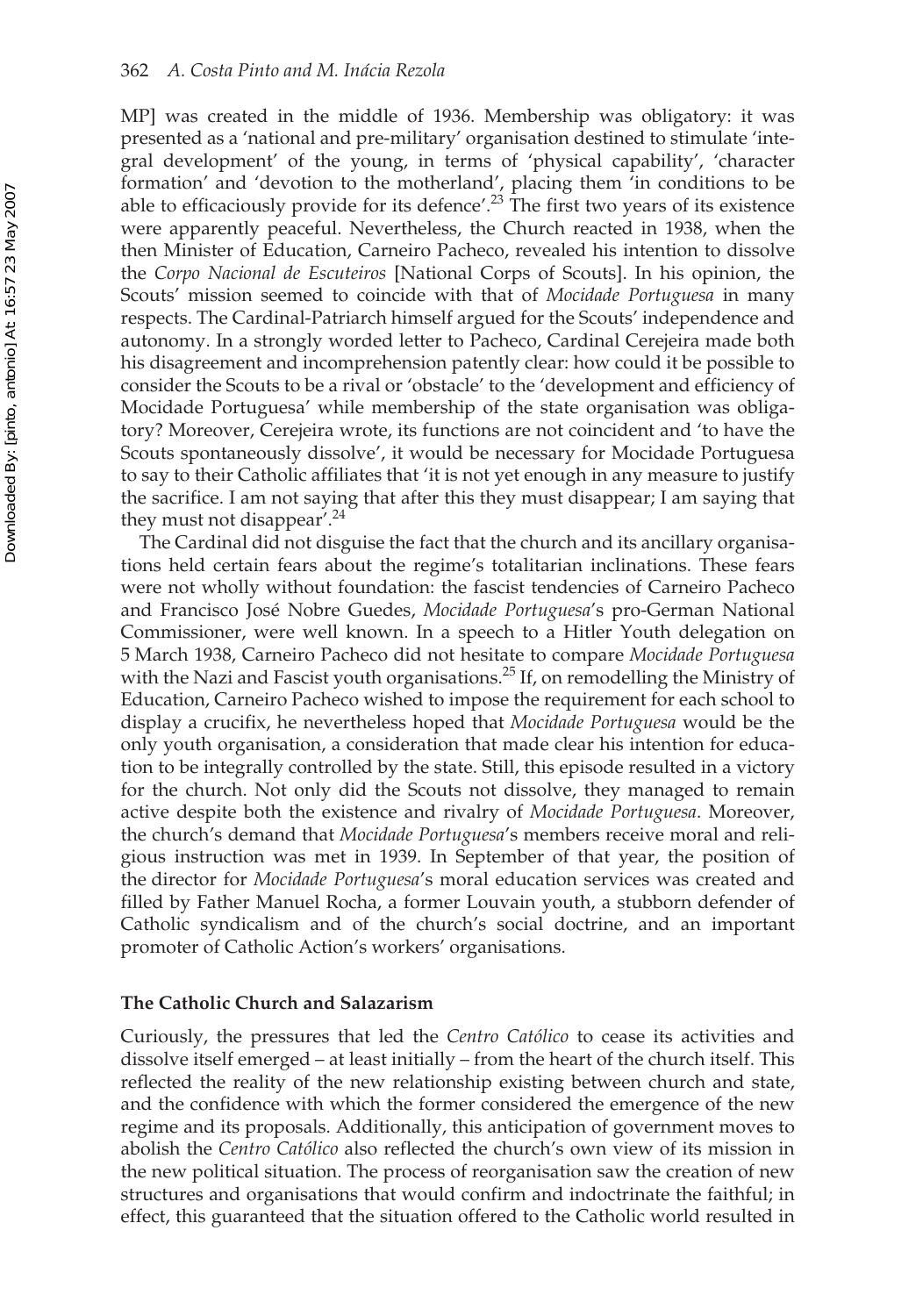sizeable sectors of the church believing that the *Centro Católico* was no longer necessary. Clearly, the abolition of the *Centro Católico* was not entirely unopposed, for there was some resistance to Salazar's view that 'the *Centro Católico* … the independent organisation of Catholics … in the political field' was 'inconvenient to the advance of the Dictatorship'; meaning that is was 'unnecessary for politics, although by transforming itself into an organisation dedicated to social activities, the Centro Católico would only bring advantages to the country'.<sup>26</sup> Salazar restated this view in his December 1932 interview with António Ferro, arguing that the *União Nacional* [National Union] was created 'to destroy the spirit of party or of faction'. Thus, in order to fit in, the *Centro Católico* needed to transform itself into an organisation that had 'purely social action' at its heart. His appeal was that all Catholics 'who wished to collaborate with his patriotism in the political life of the nation' should join the new organisation and participate in the new order.27

In asking it to demobilise as a political party and transform itself into a social organisation, Salazar's 'invitation' to the *Centro Católico* caused some unease within Catholic circles. Breaking from the principle that, at its core, the *Centro Católico* was the 'indispensable reaction' against the attacks and 'political intrusion in the domain of religion', it seemed that the hour had finally arrived for Catholics to renounce their defensive activities.<sup>28</sup> Following this debate, the point approached for a vote of confidence in the regime. The new framework for Church–state relations and the creation of *Acção Católica Portuguesa* [Portuguese Catholic Action, ACP] at the end of 1933 ultimately signalled the end for the *Centro Católico*, despite the Bishops pronouncing themselves in favour of the terms in which the party had originally been established.<sup>29</sup>

United by a strong personal friendship, Salazar and Cardinal Cerejeira shared interests, ideas and beliefs. This convergence of positions was well expressed in the regime's slogan ('God, nation, authority, family') and was soon to bear fruit with generous rewards for both institutions. The two men's relationship, however, was not wholly equal. Cerejeira, through the years, reminded Salazar that he was an 'emissary of God'; however, Salazar could not always peacefully and openly assume the mission that his old university companion wished to confer upon him. This can clearly be seen in the dialogue that both were to maintain when, after Salazar had been appointed head of government, he visited Cerejeira at the Bishop's Palace. Announcing his desire that church and state 'maintain good collaborative relations', Salazar went on to inform his old friend that their destinies had, from that moment, diverged: 'I defend the interests of Portugal and of the state; the interests of the church are only important to me insofar as they coincide with them, and only to that extent: it is the state that is independent and sovereign'.30 However, despite the separation that Salazar wanted to maintain between his state and the church, there were never any real frictions between him and the Cardinal. $31$  Cerejeira apparently entrusted the 'church's cause' to Salazar; he never renounced his proximity either to the regime or its leader: he defended both tenaciously.

After almost a decade spent discussing new means of intervention that could lead to the church regaining its influence and prestige without losing sight of the need for Catholic unity and the autonomy of Church activity, ACP was founded at the beginning of the 1930s. A highly centralised movement dominated by the Church's hierarchy, at ACP's roots – and in the organisational model chosen for it – the conditionings imposed by the regime weighed heavily. Despite recognising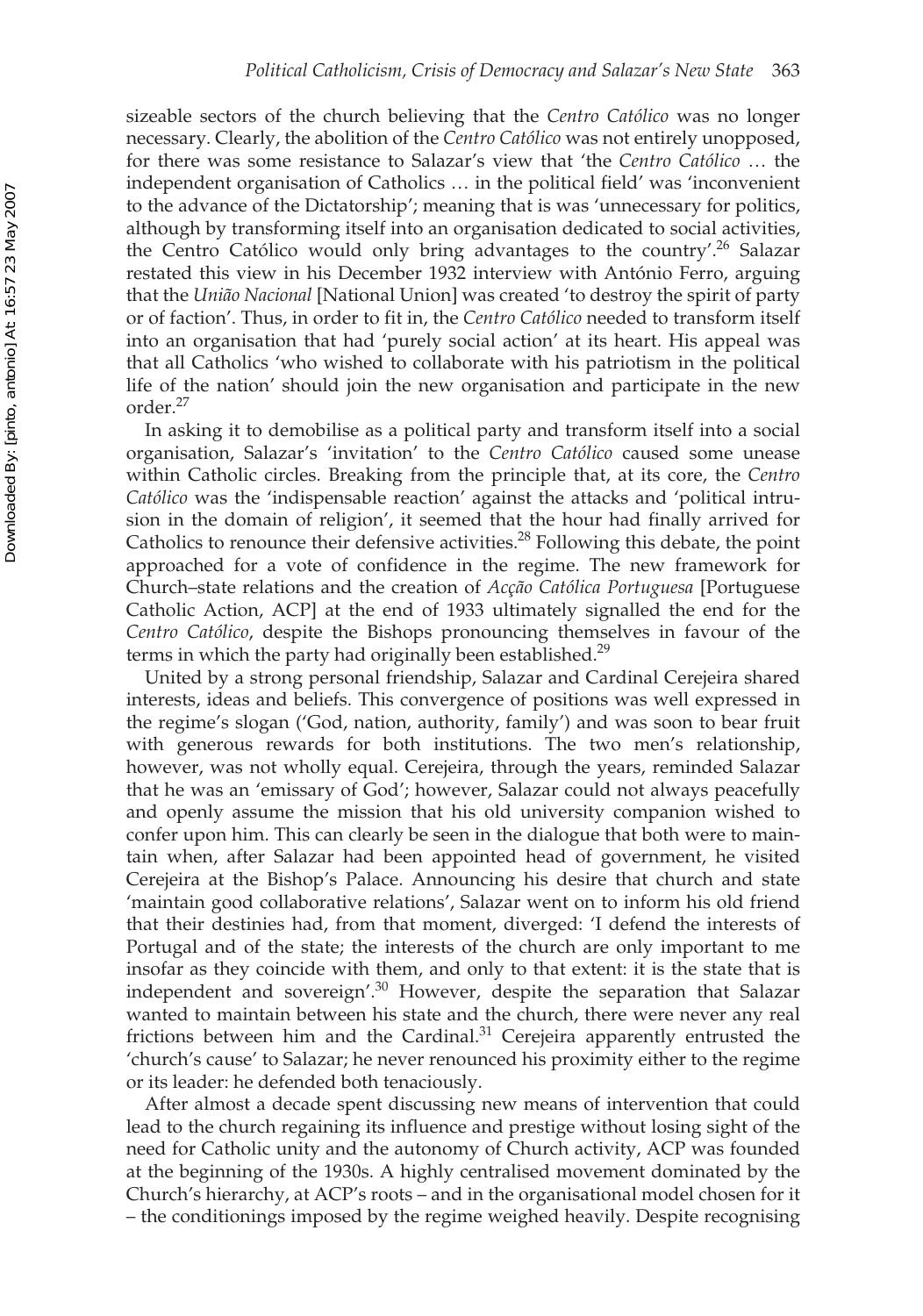the church's juridical personality, the state constantly insisted that its activities be restricted to religious and social spheres. It was within these limits that the church attempted to secure its autonomy and win new spaces of influence. According to its charter and the teachings of Pope Pius XI, ACP proposed to secure 'the participation of lay Catholics in the apostolic hierarchy'. This was to be the union of Portugal's lay Catholic organisations that would, 'in collaboration with the apostolic hierarchy, propose the diffusion, the actuation and the defence of Catholic principles in individual, family and social life'.<sup>32</sup> This document, dated 16 November 1933, marked the movement's official birth. Soon after the approval of this charter, Cardinal Cerejeira stated that: 'For many centuries Catholics have, in their great majority, been limited to being on the defensive … The modern world has to be re-conquered for Christ. It is the ACP's mission to do this'.<sup>33</sup> Conceived as a movement dedicated to the Christian re-conquest of Portuguese society, by 1945 the ACP had become a powerful social network.

By the beginning of the 1940s, the church had affirmed itself as both an institution and as a social force undergoing rapid and significant expansion in every area, both quantitatively and qualitatively. It is easy to recognise both its expansion and its importance, through data relating to the increase in the number of priests, seminarians, lay religious movements and Church schools, and the rise in number of major centres of devotion to Our Lady that mobilised thousands of pilgrims annually. Analysis of this information enriches the statistics and gives effective account of the Catholic Church's enormous social projection, and it points in one, clear direction: the signing of the official opening of the centennial commemorations during the summer of 1940 was the high-point of this approximation between the church and the state. The idea of celebrating this accord, which consecrated and consolidated the existing 'alliance' between the two institutions, had been discussed for some time within national and international Catholic circles. After some timid and inconsequential early initiatives, serious negotiations began in 1937. Cerejeira reminded his old university companion of the importance of the text under discussion, as well as the high mission with which it was charged: 'You are making a work that is not, as others, only for the present moment: it is a work made for God, and it is his church that also expects justice. God himself chose you: for you to give to Portugal as He gives to Portugal'.<sup>34</sup> Cerejeira thus conjured an image of Salazar as protector of the Catholic Church, a view reinforced by the end of this synergistic process, and one of which Salazar was to take full advantage.

Contrary to what may have been expected, given the good understanding and close relations that existed between the two institutions, negotiations on the Concordat were long and complex.35 One of the sticking points was the ACP, which Salazar was adamant should be excluded from the negotiation process. Salazar feared that ACP would be transformed into an instrument of Catholic political activity if the church were to insist on its inclusion, seek to guarantee its legal recognition or ensure conditions that would be favourable to its activities. Indeed, in every agreement reached between Salazar's state and the church during the 1930s, the former had consistently denied the latter any possibility of acting independently within the political area. The negotiations on the Concordat also generated polemics on matters such as the prohibition of divorce to Catholics and the consecration of religious education in public schools. On these matters, Salazar was prudent: he feared the reaction by the regime's republican supporters and initially resisted Rome's demands. In the end, however, he consented to the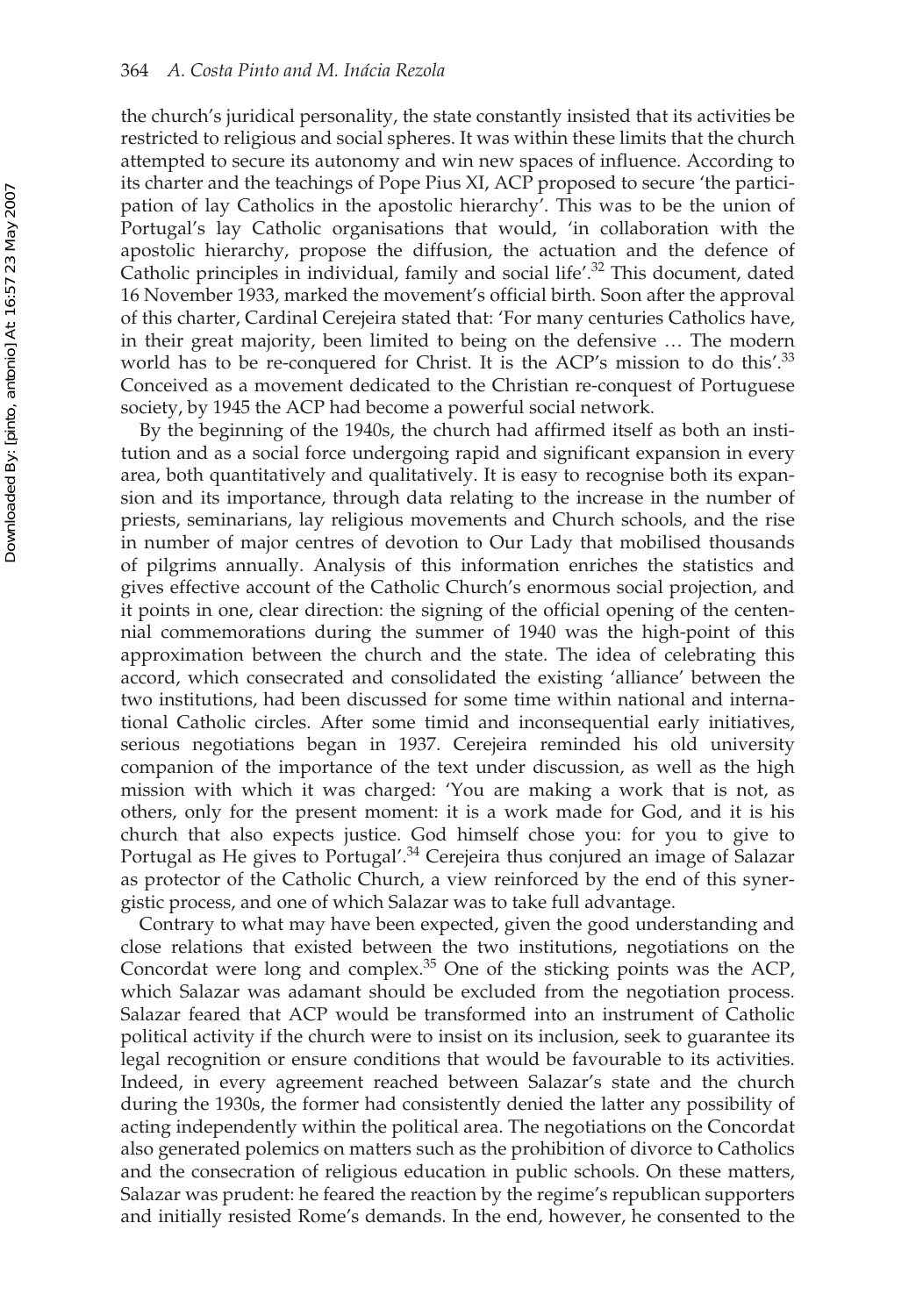prohibition of divorce for Catholics and allowed Catholic instruction in state schools, with parents being permitted to excuse their children from these lessons on request. The result of three years of difficult negotiations, the text of the Concordat signed on 7 May 1940, represented a compromise that apparently satisfied both parties. Justifying the accord to the National Assembly, Salazar explained there was no 'intention to repair the past thirty years … history, but [rather] to go beyond it and return to the better tradition and to reintegrate … Portugal in the traditional direction of its destiny'.<sup>36</sup>

Analysing its contents, we can conclude that the Concordat agreed by the Portuguese state and the Vatican in 1940 sanctioned an already consummated fact and conferred upon it both a legal foundation and personality. It was Cerejeira himself who confirmed that 'the Portuguese state can almost say that it signed a Concordat without giving anything away', given that 'the majority of the Concordat's articles are already – explicitly or implicitly – Portuguese law'.<sup>37</sup> Whilst maintaining the constitutional provision according to which 'the state retains the regime of separation in relation to the Catholic church', the Concordat granted the church a number of privileges. Yet, most importantly, the Portuguese republic recognised the church's legal personality and granted it free exercise of its authority, organisation and worship; it was later to recognise civil effects to religious marriages and ensure their indissolubility. In terms of education and instruction, the Concordat guaranteed the unrestricted establishment of private schools and provided for the teaching of both religion and Catholic morality in state schools and educational establishments. Yet this protectionism went further, and guaranteed religious assistance to those within all state establishments, including the armed forces. Moreover, the Concordat granted the Church an exemption from taxes on places of worship and establishments used in the training of clerics.

Despite these privileges and protections, the Church was not indemnified for the losses it suffered during the First Republic and – except in the case of missions – worship remained unsubsidised. However, the Concordat anticipated the restitution of most church property that remained in the state's possession: the only excluded property was classified as national monuments and those used in the public service. Summarising the spirit informing the final text, Cardinal Cerejeira stated that, through the Concordat, 'the state accepts the Church as it is. It encounters the Catholic fact, not only as a national fact, but as a fundamental fact of the historical life of the nation – rendering it with legal personality'.<sup>38</sup>

#### **Concluding Remarks**

It is difficult to fully comprehend the political system and ideological foundations of the Portuguese New State without taking into account the determining influence of traditional Catholicism, for the church affected all major texts and institutions, including the constitution and declaration of corporatist principles. As well as illuminating the nature of the regime's propaganda, Catholicism's influence also explains the weakness of both the *União Nacional* and the regime's paramilitary organisations.

The Catholic Church was a crucial contributor to the ideology of Salazar's regime. Not only did the regime have the church hierarchy's explicit approval to use Catholic symbolism, but it also actively pursued a policy of 'Catholicising' institutions and the education system. The close association between church and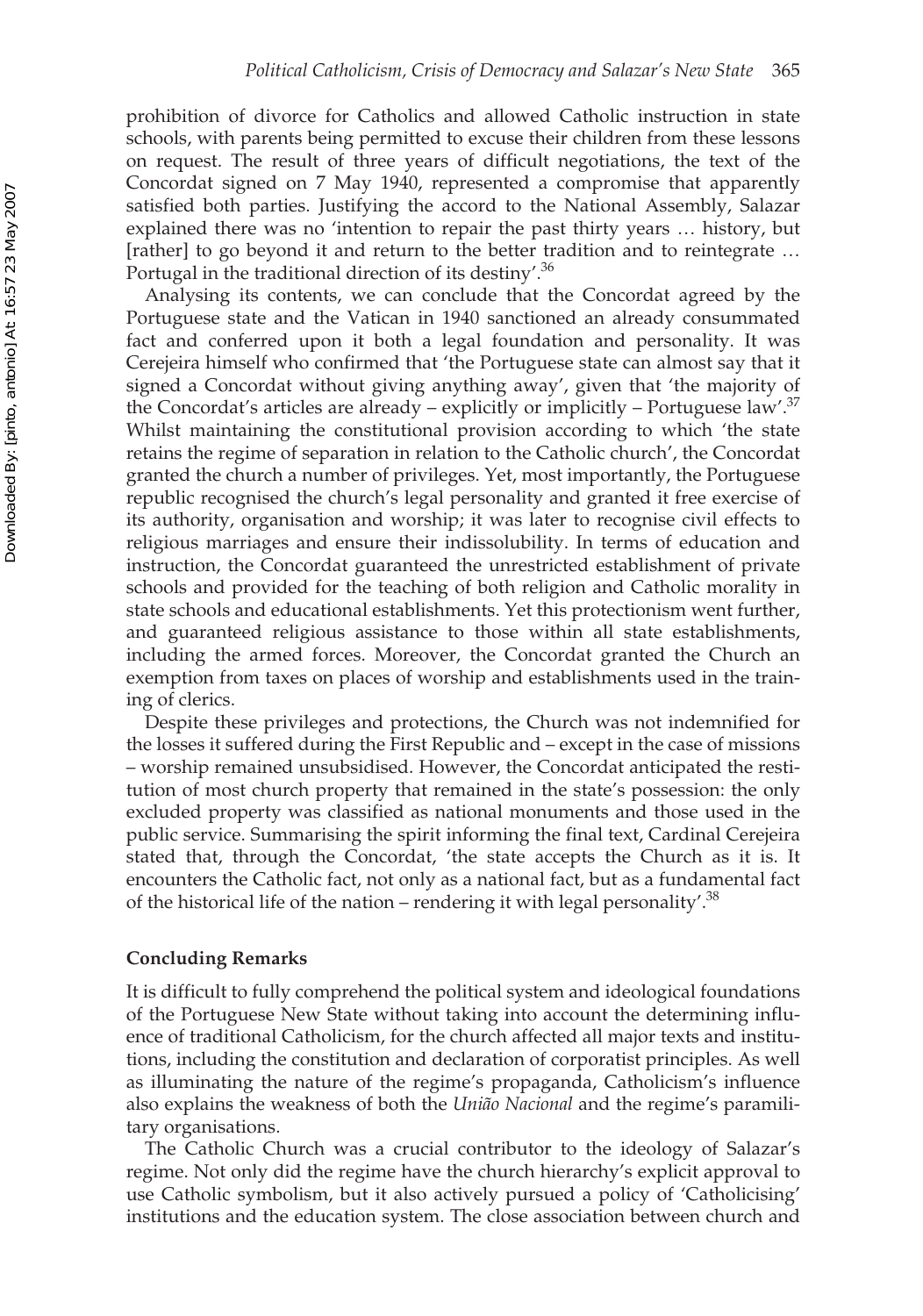state represented more than just a convergence of interests: it expressed a common ideological and political nucleus that was corporatist, anti-liberal and anti-communist. While the 'Catholicisation' of the New State's institutions was one of Salazarism's founding elements, the church, nonetheless, was apprehensive of the totalitarian bent of some state organisations after 1936, fearing the eventual 'forced integration' of its youth organisations into official – albeit Catholicised – bodies. In the end, the church's concerns proved groundless. The regime granted the church control over the symbolic and ideological framing of large sectors of society – particularly traditional rural society – and opened up social space for the church's own organisations. For instance, the Scouts were not abolished, and they developed alongside *Mocidade Portuguesa*; ACP's organisations were linked to the corporatist system, but were also allowed to maintain their autonomy; a significant Catholic private education sector emerged; and finally, the church 'defeated' both conservative republican resistance and tendencies towards fascism with relative ease.

Once the New State had become institutionalised and the *Centro Católico* disbanded, Salazar gave the church hierarchy the task of re-Catholicising the country after decades of republican and liberal secularisation. Nevertheless, the Catholic Centre was restricted to the social arena and barred from the political. The 1940 Concordat put the finishing touch to church–state relations and established norms for *de facto* cooperation. A subsequent revision of the constitution established Catholicism as 'the religion of the Portuguese nation'. As Salazar himself stated, the New State granted the church 'the possibility to reconstruct … and recover … its leading position in the formation of the Portuguese soul'. Consequently, Pope Pius XII held Portugal up as a model: 'the Lord has provided the Portuguese nation with an exemplary head of government'.<sup>39</sup>

When the regime's vigour began to fade after 1945, the church gradually became an ideological haven, and the vitality of the Catholic organisations increased. In the early 1940s, ACP organisations had almost 70,000 members, mostly in the youth organisations; by 1956, membership had reached 100,000.<sup>40</sup> Traditional Catholicism and the church were, on one hand, the dictatorship's most powerful weapons; on the other, they limited fascist tendencies, and became the driving force behind the New State's 'limited pluralism'. Salazar once told Henry Massis that his aim was to 'make Portugal live by habit': this *maître-mot* [key phrase], which so delighted his French supporter, perfectly sums up the traditionalism of the New State.<sup>41</sup> It would be a mistake, however, to confuse Salazar's regime with a 'pragmatic' dictatorship, particularly between 1933 and 1945. Salazarism officially instituted an 'organic' vision of society, and deployed all the ideological and social instruments of administrative, corporative, educational and propagandistic control – as well as the elite, the state and the church – to make that vision a reality.

#### **Notes**

- 1. Paul C. Manuel, "Religion and Politics in Iberia: Clericalism, Anticlericalism and Democratisation in Portugal and Spain", in Ted Gerard Jelen, Clyde Wilcox, eds, *Religion and Politics: the One, the Few and the Many* (New York: Cambridge University Press, 2002), pp.71–96.
- 2. António Costa Pinto, "Introduction", in António Costa Pinto, *Contemporary Portugal: Politics, Society and Culture* (Boulder: Social Science Monographs, 2003), pp.1–46.
- 3. Mattei Dogan, "Romania, 1919–1938", in Myron Weiner, Ergun Ozbudun, eds, *Competitive Elections and Developing Studies* (Durham: Duke University Press, 1987), pp.369–89.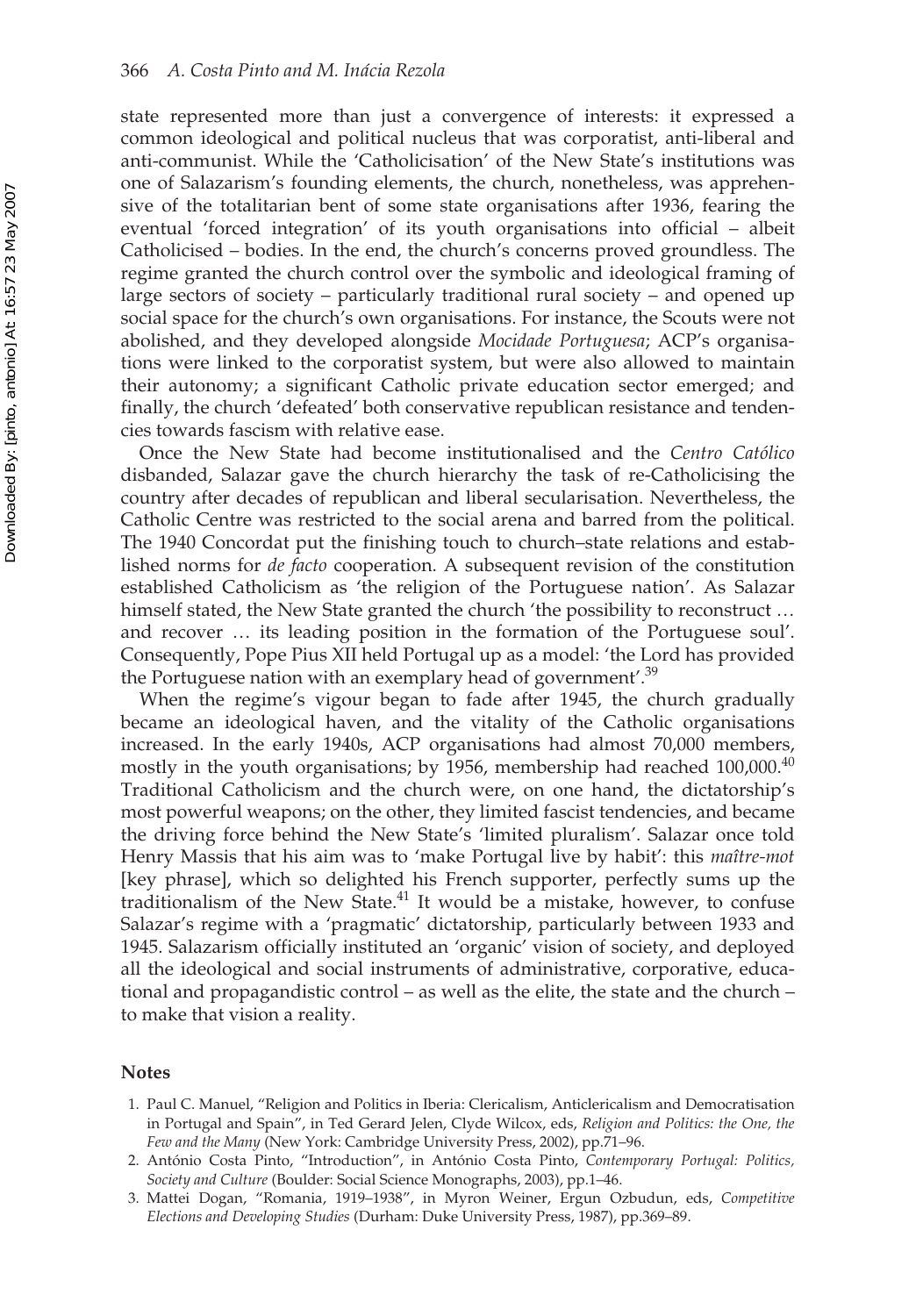- 4. Tom Gallacher, "Portugal", in Tom Buchanan, Martin Conway, eds, *Political Catholicism in Europe, 1918–1965* (Oxford: Oxford University Press, 1996).
- 5. Vasco Pulido Valente, "Revoluções: a 'República Velha' (ensaio de interpretaçã política)", *Análise Social* XXVII 115 (1992), pp.7–63.
- 6. Manuel Braga da Cruz, *As Origens da Democracia Cristã e o Salazarismo* (Lisbon: Presença, 1980).
- 7. See Stathis Kalyvas, *The Rise of Christian Democracy in Europe* (Ithaca: Cornell University Press, 1996) for an excellent study of the development of confessional parties during this period.
- 8. Hermínio Martins, "Portugal", in Stuart Woolf, ed., *European Fascism* (New York: Random House, 1969), p.305
- 9. José Pequito Rebelo, *Pela dedução à Monarquia* (Lisbon: Gama, 1945), p.74.
- 10. Juan J. Linz, "Political Space and Fascism as a Late-Comer", in Stein U. Larsen, Bernt Hagtvet, Jan Petter Myklebust, eds, *Who were the Fascists? Social Roots of European Fascism* (Bergen: Universitetsforlaget, 1980), p.185.
- 11. 'God called to the Church the faithful not to discuss or to legislate, but to obey. The strength of the Church is in obedience.' *Pastoral Colectiva: Decretos, Apêndice, Documentos* (Lisbon: União Gráfica, 1931), p.17.
- 12. António Costa Pinto, *The Blue Shirts: Portuguese Fascism in Inter-War Europe* (Boulder: Social Science Monographs, 2000).
- 13. Cited in João Medina, *Salazar e os Fascistas: Salazarismo e Nacional Sindicalismo A História de um Conflicto (1932–1935)* (Lisbon: Bertrand, 1977), pp.185–6.
- 14. Robert Soucy, *French Fascism: The First Wave* (New Haven: Yale University Press, 1989); and Stanley Payne, *A History of Spanish Fascism* (Madison: University of Wisconsin Press, 1999).
- 15. Manuel Braga da Cruz, "As Elites Católicas nos Primórdios do Salazarismo", *Análise Social* XXVII (1992), pp.547–74.
- 16. *Novidades*, 5 January 1932.
- 17. See, Eugene Weber, *L'Action Française* (Paris: Stock, 1964), pp.219–55; John F. Pollard, *The Vatican and Italian Fascism: A Study in Conflict, 1929–32* (Cambridge: Cambridge University Press, 1985); Tracy H. Koon, *Believe, Obey, Fight: Political Socialisation of Youth in Fascist Italy, 1922–1943* (Chapell Hill: University of North Carolina Press, 1985), pp.116–42.
- 18. "Condenando excessos", *Novidades*, 1 January 1933.
- 19. "Novos messias", *Novidades*, 31 January 1933.
- 20. A. Ferro, *Salazar: O Homem e a Obra* (Lisbon: Empresa Nacional de Publicidade, 1933), p.148.
- 21. António de Oliveira Salazar, *Discursos*, *Vol. I* (Coimbra: Coimbra Editora, 1935), p.125.
- 22. Richard J. Woll, Jörg K. Hönsch, eds, *Catholics: The State and the Radical Right, 1919–1945* (Boulder: Social Science Monographs, 1987).
- 23. Base XI of Law number 1941, of 11 April 1936.
- 24. José Geraldes Freire, *Resistência Católica ao Salazarismo Marcelismo* (Oporto: Telos, 1976), p.212–3. Concerning this subject, see also Simon Kuin, "A Mocidade Portuguesa nos Anos 30: Anteprojectos e Instauração de uma Organização Paramilitar da Juventude", *Análise Social* XXVIII/122 (1993), pp.555–8.
- 25. António Maria Zorro, "Carneiro Pacheco: Um Homem de Fé e o Pensamento da Revolução Nacional", *Cadernos do Quadragésimo Ano* (Lisbon: Panorama, 1966), p.12.
- 26. António de Oliveira Salazar, *Discursos e Notas Políticas (1928–1934)* (Coimbra: Coimbra Editora, 1961), Vol. I, p.170.
- 27. António Ferro, *Salazar: O Homem e a Sua Obra* (Lisbon: Fernando Pereira Editor, 1982), pp.84–5.
- 28. *Novidades,* 24 November 1932.
- 29. *A União*, 269 (1933), pp.177–8.
- 30. Franco Nogueira, *Salazar: Os Tempos Áureos (1928–1936)* (Coimbra: Atlântida Editora, 1977), Vol. II, pp.152–3.
- 31. See, for example, Salazar's concern about Cerejeira's request to the President of the Republic, Óscar Carmona, for an amnesty to be granted to some opponents, in ibid., p.99.
- 32. *Boletim da Acção Católica Portuguesa*, 1 (May 1934), pp.12–5.
- 33. Manuel Gonçalves Cerejeira, *Obras Pastorais* (Lisbon: União Gráfica, 1936), Vol. I, pp.103–4.
- 34. Franco Nogueira, *Salazar: As Grandes Crises (1936–1945)* (Oporto: Civilização, 1986), Vol. III, p.118.
- 35. For a chronology of the negotiations see Rita Carvalho, "Salazar e a Concordata com a Santa Sé", *História*, 31 (1997), pp.4–15, or Nogueira (notes 30 and 34). For an analysis of the Vatican's concordat policies in which the Portuguese Concordat was included see Rita Carvalho, "A Politica Concordatária de Pio XI e Pio XII: As Concordatas Italiana, Portuguesa e Espanhola", in Fernando Martins, ed., *Diplomacia e Guerra* (Lisbon: Colibri/CIDEHUS-UE, 2001). Also see Rita Carvalho,